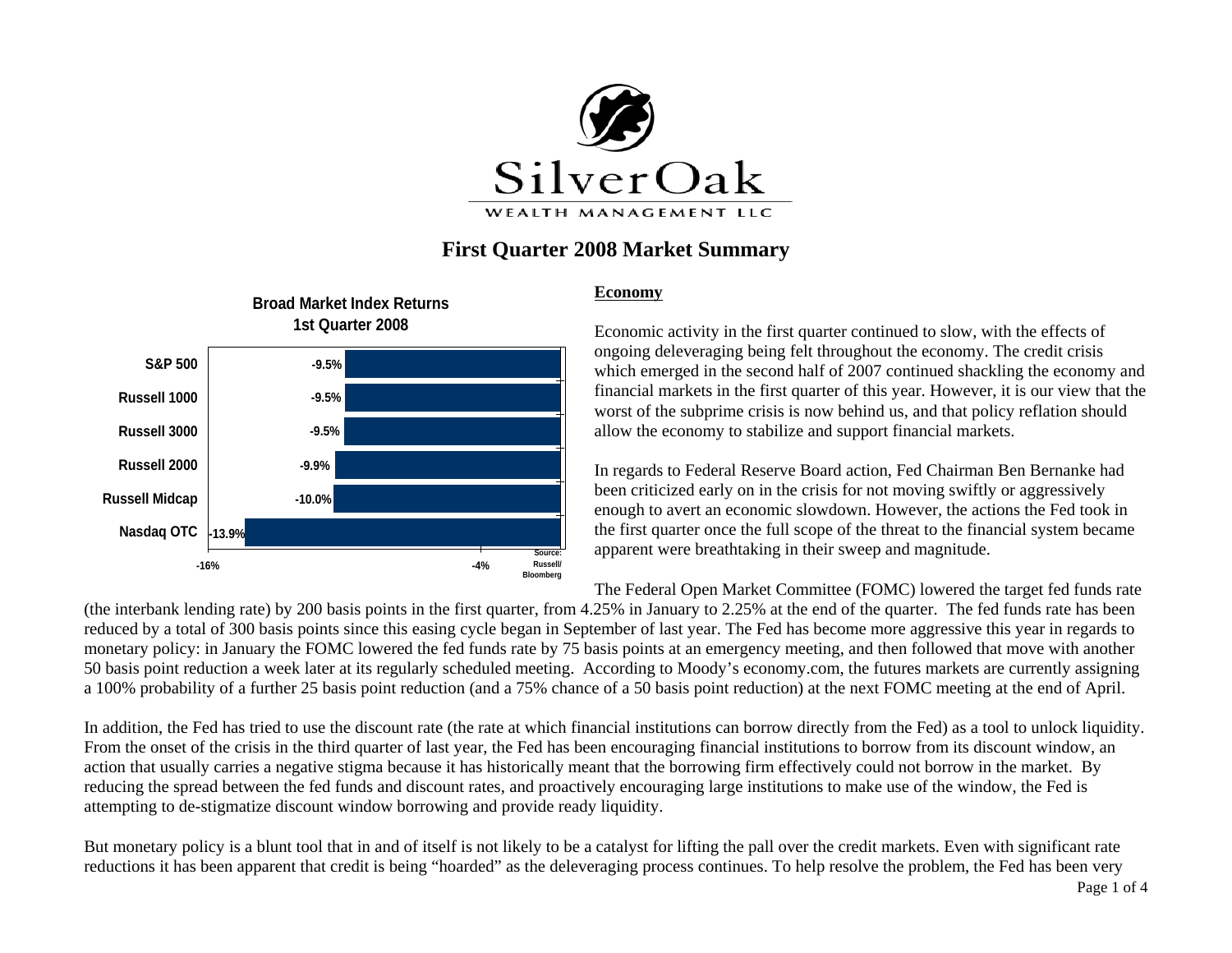aggressive in going beyond monetary policy to help thaw the illiquidity that has hamstrung the markets. The supplementary strategies employed have included various lending facilities designed to get liquidity pumping through the system. The most recent example, announced by the Fed in late March, is the Term Securities Lending Facility, or TSLF. The TSLF will serve as a new source of liquidity for lending institutions, providing up to \$200 billion in Treasury securities via weekly auctions to primary dealers in exchange for accepted collateral. One of the key features of the TSLF is that the collateral the primary dealers may provide includes agency-backed mortgage securities and top-rated private mortgage securities.

In addition to the monetary policy and creative lending facilities initiatives, the Fed was also integrally involved in the rescue of Bear Stearns from the brink of insolvency. By agreeing to work jointly with JP Morgan to backstop certain of Bear's positions, and by essentially dictating terms of JP Morgan's purchase of Bear, the Fed expanded its usual role and served notice to the market that it would not let an investment bank fail. It appears the Fed's goal was to avert a financial market meltdown.

Congress and the Bush administration also played a role in the first quarter's drama by enacting a \$150 billion stimulus plan that should begin to take effect sometime during the summer. Economists are debating whether the plan will serve to provide a boost to the economy, but if nothing else, the plan communicates the government's desire to minimize any economic slowdown. Some commentators believe the crisis will be put completely behind us only when the government takes direct action to bail out the subprime mortgage market.

Most of the problems the economy is now facing, is caused by the housing crisis; however, it is beginning to show faint signs of improvement. While the government announced that new-home sales dropped for the fourth consecutive month in February, existing-home sales actually rose 2.9% in February,

and the rate of decline over the past few months slowed significantly. Even such a slight improvement suggests that lower house prices and declining mortgage rates are having a somewhat positive effect.

In regards to the dollar, one would expect continuing weakness with the massive amount of reflation now being undertaken by the Fed. Even though the dollar has been in a long decline against most of the major currencies, we anticipate it may drift lower until the various stimulus plans have run their course. The dollar's decline, of course, has also been helpful to our exports, and has been a materially positive contributor to GDP growth in recent quarters.

## **Interest Rates**

With the aggressive interest rate actions taken by the Fed, bonds enjoyed strong gains in the first quarter. The strongest gains remained in the areas of high quality, with shorter-term US Treasury securities leading the way. The 2-year Treasury saw its yield drop from 3.05% on 12/31 to 1.59% at the end of the first quarter. The yield on the 5-year note declined from 3.44% to



2.44%; the yield on the 10-year note fell from 4.03% to 3.41%; and the 30-year long bond witnessed a much more muted drop in yield from 4.45% to 4.30%. As happened in the fourth quarter of last year, the yield curve steepened again, continuing to create a beneficial environment for banks' financial statements. The positive impact of a steepening yield curve will be increasingly apparent as liquidity begins to free up.

U.S. Treasury, Muni and Corporate 30-Year Yield Curves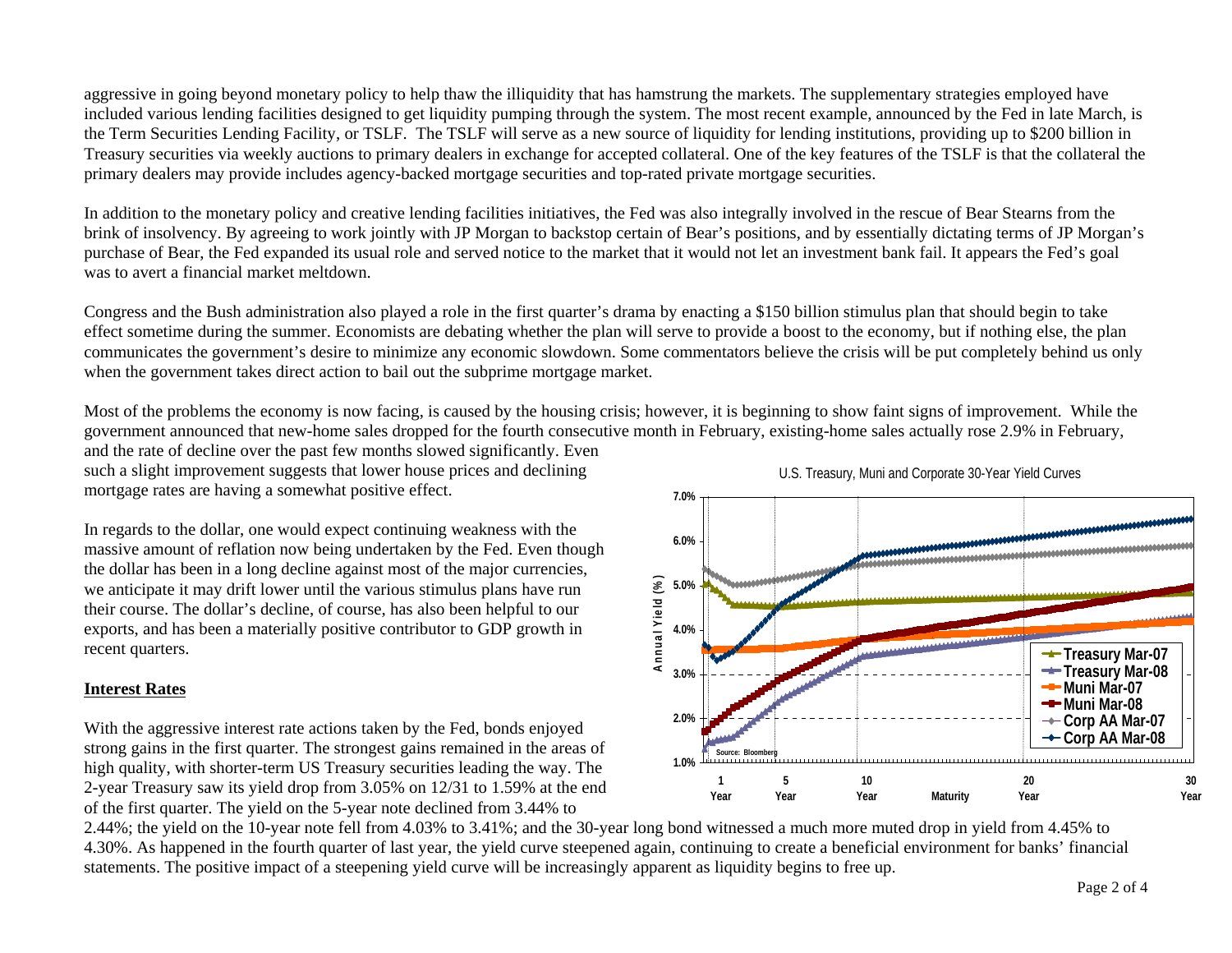As in the previous quarter, municipal bonds fared well, but not as well as taxable Treasury obligations. The yield on the Lehman Brothers index of 5-year AAA insured municipal bonds declined from 3.62% at 12/31 to 3.05% at the end of the first quarter. The yield on the Lehman 10-year index actually rose slightly during the quarter, from 3.78% to 3.86%. Because their yields are actually higher than comparable-maturity Treasury securities (and even more so on a taxable equivalent basis), municipals represent excellent relative value.



Equity markets hit the skids as soon as the calendar changed in the first quarter, due to the continuing uncertainty over the extent of the subprime crisis. Stock prices reached an interim low on January 22, at which point the Fed stepped in with an emergency rate cut. The intraday low of that day represented a 13.5% decline since the end of the fourth quarter. The market then continued to be volatile, with big daily swings, before it reached its low for the quarter on March  $17<sup>th</sup>$ , at which time the S&P 500 had suffered a 14.4% price decline since the end of the year. From that quarterly low, the S&P 500 enjoyed a 5.2% price gain, and ended the quarter with a total return of -9.5%.

In a reversal of fortunes from previous quarters, Value stocks outperformed Growth, but Large Caps continued to

outperform Small Caps, albeit only slightly. The Russell 1000 index of Large Cap stocks declined 9.5% for the quarter, while the Russell 2000 index of Small Cap stocks fell 9.9%. The Russell 1000 Value index declined 8.7% and the Russell 1000 Growth index dropped 10.2%.

International developed markets fared somewhat better on a relative basis than domestic stocks. The MSCI EAFE index, which includes primarily developed markets equities, declined 8.8% for the quarter. Emerging markets equities saw their run of strong performance halted in the first quarter, as the MSCI Emerging Markets index suffered a decline of 10.9%.

In terms of individual sector performance, the poorest performing sectors in the first quarter, according to Standard & Poors, were Information Technology (-15.4%), Financials (-14.7%) and Telecom (- 14.6%). As one might expect, investment banks and mortgage finance companies were among the worst performing industries within the Financials sector. The best relative performers for sectors were Consumer Staples (-2.8%), Materials (-3.6%) and Industrials (-4.5%). Look for Financials to stage a rebound once greater clarity is achieved in regards to the subprime crisis.



 $-14.1$ 

EMF (Asia)

Source: M<sub>SCI</sub>



Non-U.S. Equity Market Returns By Country (U.S.\$)